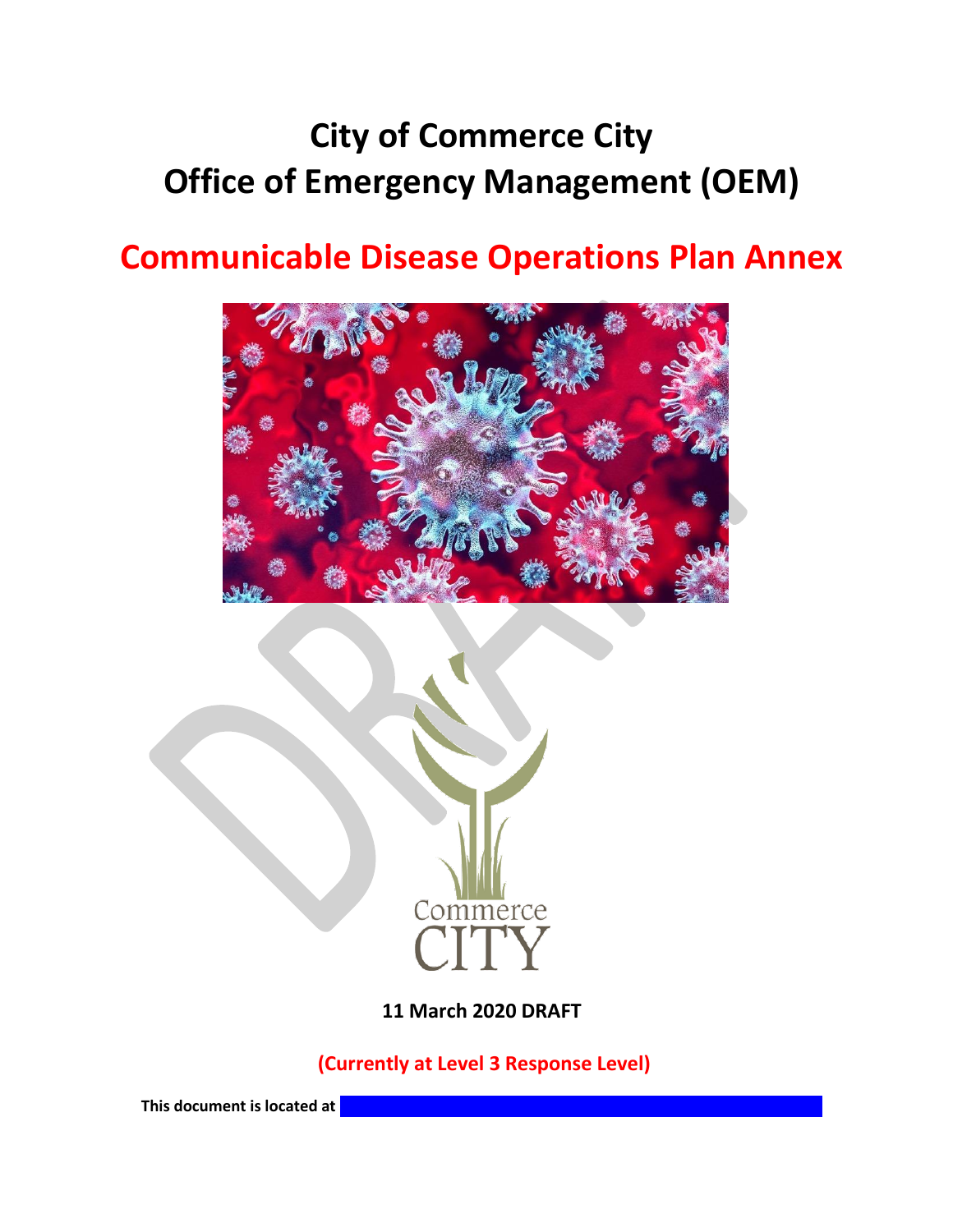## **Table of Contents**

|                                                             | Page 3 |
|-------------------------------------------------------------|--------|
|                                                             | Page 3 |
|                                                             | Page 3 |
|                                                             | Page 4 |
|                                                             | Page 5 |
| Management and Coordination                                 | Page 5 |
| Communicable Disease Precaution and Preventative Guidelines | Page 5 |
|                                                             | Page 6 |
|                                                             | Page 9 |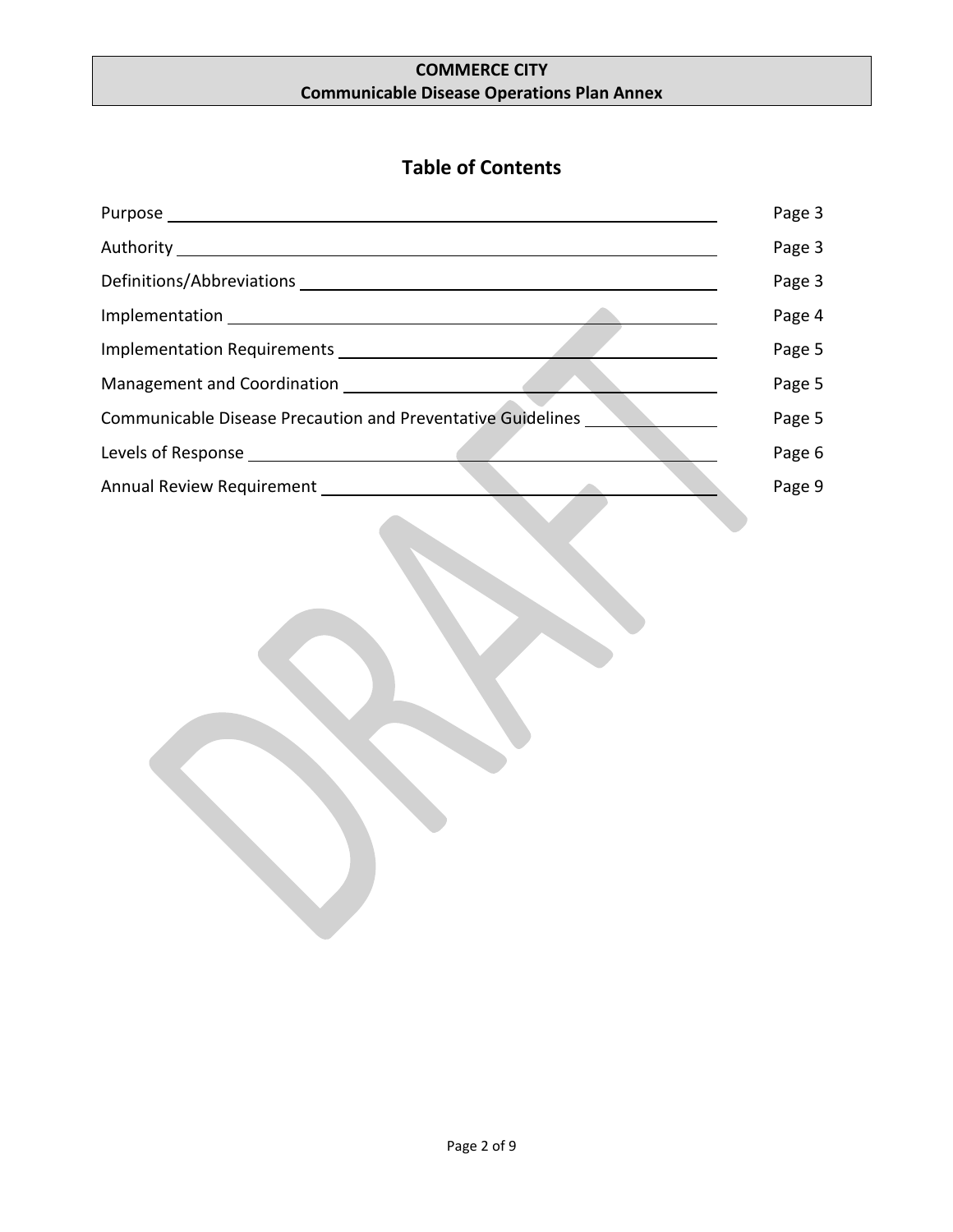## Purpose:

The purpose of this plan is to bring all available City resources to bear during a communicable disease public health emergency, in order to maintain operational readiness of essential functions and ensure public safety to every citizen in the city.

# Authority:

- 1. This annex shall be considered the Immediate Action Plan in accordance with Section 23-3(c) of the Code of Ordinances of the City of Commerce City.
- 2. This annex is executed under the authority of the Commerce City Code of Ordinances, Chapter 23 – Emergency Operation Plan.
- 3. The Chief Executive has the authority to activate this operation plan annex.
- 4. Department Directors have the authority to designate "Essential Personnel" and authorized "Telecommuting" for personnel assigned to their department. Refer to the definitions section below for the definitions of "Essential Personnel" and "Telecommuting". Department Directors shall establish a standing preliminary list of essential personnel. This list shall be updated no later than 48 hours once a Level 4 Response has been issued by the Emergency Manager.

# Definitions/Abbreviations:

- **Centers of Disease Control and Prevention (CDC):** Is the agency responsible for controlling the introduction and spread of infectious diseases, and provides consultation and assistance to other nations and international agencies to assist in improving their disease prevention and control, environmental health, and health promotion activities.
- **Colorado Department of Public Health & Environment (CDPHE):** Colorado's principal department responsible for public health and environmental regulation.
- **Communicable Disease:** An illness caused by an infectious agent or its toxins that occurs through the direct or indirect transmission of the infectious agent or its products from an infected individual or via an animal, vector or the inanimate environment to a susceptible animal or human host.
- **Critical Support Functions:** Are tasks, duties, programs and/or systems that are critical in supporting the essential functions of the department.
- **Emergency Work Schedule:** An alternate staffing plan used during major emergencies or disasters.
- **Engineering Controls:** Are strategies designed to protect workers from [hazardous conditions](https://en.wikipedia.org/wiki/Occupational_hazard) by placing a barrier between the worker and the hazard or by removing a hazardous substance through air [ventilation.](https://en.wikipedia.org/wiki/Ventilation_(architecture)) Engineering controls involve a physical change to the workplace itself, rather than relying on workers' behavior or requiring workers to wear protective clothing
- **Epidemic**: An outbreak of disease that attacks many peoples at about the same time and may spread through one or several communities. When an epidemic spreads throughout the world it is known as a pandemic.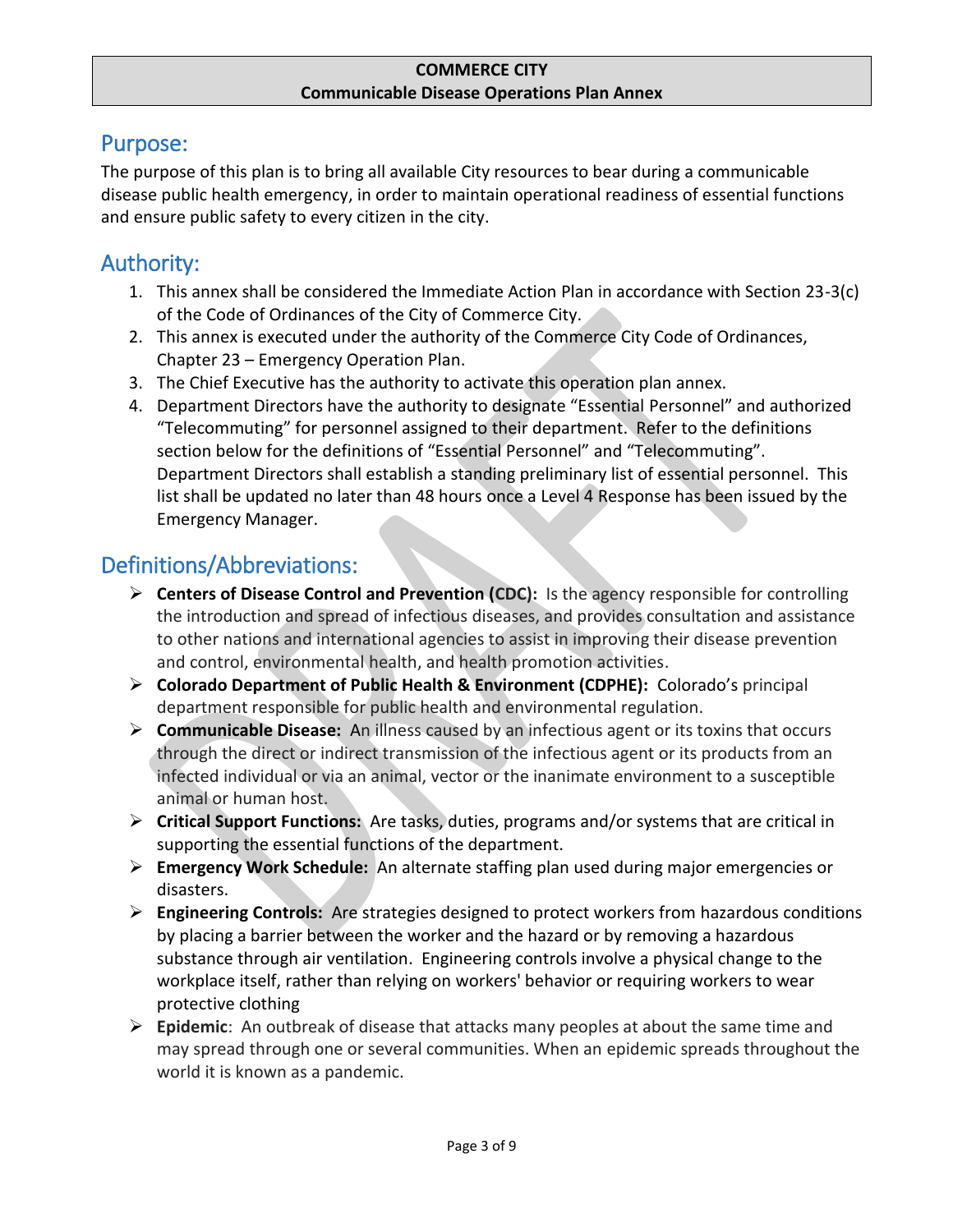- **Essential Functions:** Are tasks, duties, programs and/or systems that are essential for executing the primary mission of the organization.
- **Essential Personnel:** Any employee that is required to work to support operational requirements for an emergency. Department Directors are responsible for designating who are the essential personnel for their department.
- **Isolation:** Separation of infected persons from those who are not infected.
- **Isolation Order:** A legal order issued by TCHD to a person who had a confirmed positive test for an infectious disease (i.e. COVID-19). The person will remain on isolation orders until there are two negative test results.
- **Outbreak:** An occurrence of more cases of a disease than would normally be expected in a specific place or group of people over a given period of time.
- **Pandemic:** A worldwide spread of a new disease. An influenza pandemic occurs when a new influenza virus emerges and spreads around the world, and most people do not have immunity.
- **Personal Protection Equipment (PPE):** For communicable diseases, PPE are gloves, face shields, goggles/eye protection, N95 masks and gowns.
- **Public Health Emergency:** An emergency that requires healthcare services to respond to a disaster, significant outbreak of an infectious disease, bioterrorist attack or other significant or catastrophic event.
- **Quarantine:** A legally enforceable order that restricts movement of people and animals into or out of an area to reduce the likelihood of transmission of a communicable disease.
- **Social Distancing:** Measures taken to reduce contact between people to stop or slow down the spread of a highly contagious disease.
- **Telecommuting:** Working at home instead of working at your place of employment.
- **Tri-County Health Department (TCHD):** Is the county health department that serves Adams, Arapahoe and Douglas Counties, and offers over 60 programs/services from 11 offices in this 3,000 square mile area. The agency's jurisdiction includes 26 municipalities and 3 unincorporated counties, 15 school districts with more than 360 public schools, 12 acute care hospitals, 3 Federally Qualified Healthcare Centers with multiple facilities, 3 community mental health service providers and one Regional Collaborative Care Organization (Colorado Access).
- **World Health Organization (WHO):** Is an organization that direct international health within the United Nations' system and leads partners in global health responses.

## Implementation:

This plan may be implemented under any one of the following circumstances:

- $\triangleright$  Issuance of a Level 3 Response per this annex.
- $\triangleright$  Issuance of a Public Health Emergency by Tri-County Health Department (TCHD).
- $\triangleright$  Recommendation from any of the following personnel to the Chief Executive:
	- o Deputy City Managers
	- o Chief of Police
	- o Director of Human Resource
	- o Director of Public Works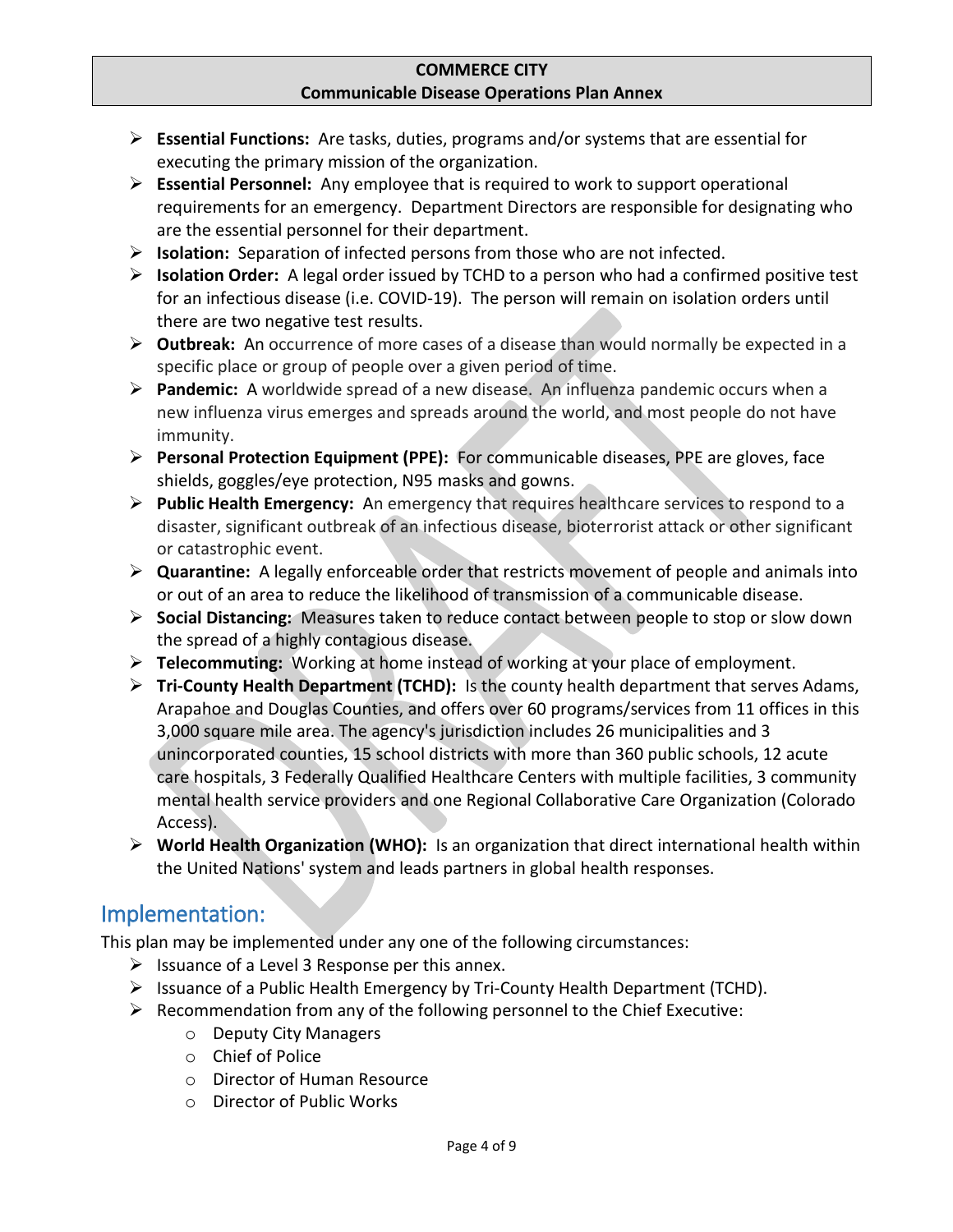o Emergency Manager

## Implementation Requirements:

Implementation of this annex requires the activation of the Emergency Operations Center (EOC). EOC staffing levels will be determined based on operational requirements. EOC minimum staffing requirements are:

- $\triangleright$  One of the direct reports to the City Manager (DCMs or Chief of Police) serves as the Incident Commander (IC).
- The Emergency Manager or designee (EOC Director).
- $\triangleright$  One of the City's PIO (Communications Department).
- $\triangleright$  One administrative support staff.

The Parks and Streets Operations Manager or designee and a SACFD Chief Officer will be available by phone.

Upon activation, the EOC Director will send out an email notification to the "OEM Notification" distribution list stating that the EOC is activated.

EOC staff will usually work one operational period and then be rotated out based on the availability of staff and operational requirements. Normally, an operational period is considered a 12-hour period. The EOC will only be staff during normal business hours for a Level 3 Response unless the current situation requires longer hours of operations.

# Management and Coordination:

The goal of this annex is to establish a unified management plan which allows the City to:

- $\triangleright$  Marshal and coordinate any needed resources through a single unified command center, the EOC.
- $\triangleright$  (Maintain operational readiness of essential functions for the City.
- $\triangleright$  Monitor all public safety communications between Police, Fire, EMS, and Public Works.
- $\triangleright$  Maintain timely coordination with partner agencies.
- $\triangleright$  Fulfill, in a timely fashion, any life-safety requests for support.
- $\triangleright$  Rapidly communicate any needed Public Health Emergency Warnings and Notifications, travel restrictions, mandatory quarantine orders and the status of City facilities hours of operations/closures.
- $\triangleright$  Inform the community of the situation by establishing a unified PIO Team with TCHD.
- $\triangleright$  Utilize non-public-safety personnel for logistics and support operations.
- $\triangleright$  A pre-operational meeting will be scheduled for EOC essential personnel once a Level 3 Response has been issued.

# Communicable Disease Precaution and Preventative Guidelines

A suspected communicable disease outbreak can have an adverse effect on the City work force. Employee illnesses, (and illnesses within their family), can reduce staffing levels.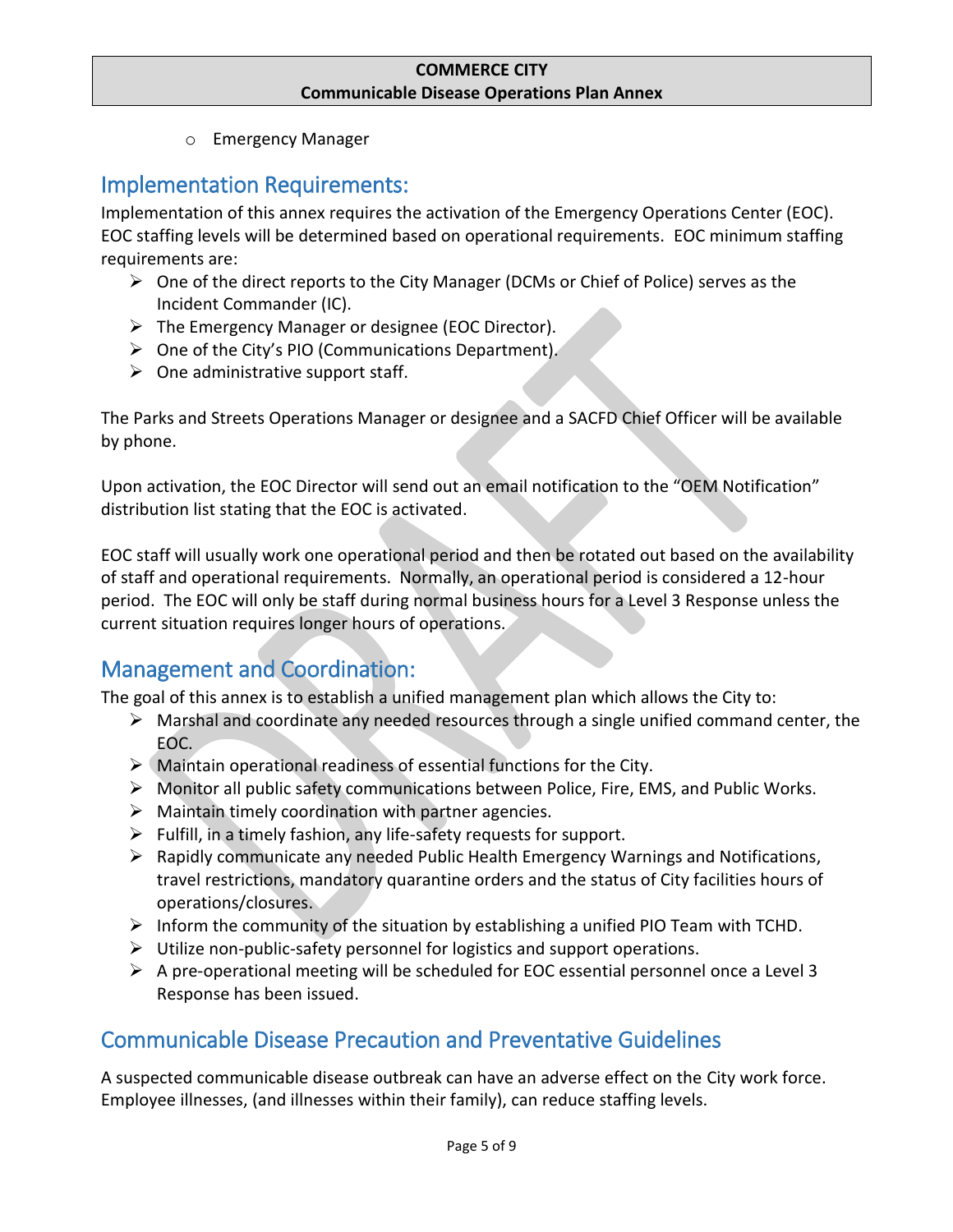Employees are reminded to take the following precautions to help prevent acquisition and transmission of a communicable disease:

- $\triangleright$  Wash your hands often with soap and water for at least 20 seconds.
- $\triangleright$  If soap and water are not available, use disinfecting gels or wipes.
- $\triangleright$  Cover your cough and sneeze with your inner elbow or tissue.
- $\triangleright$  Avoid touching your eyes, nose, or mouth with your hands.
- $\triangleright$  Stay home if you have a fever or other signs of a respiratory infection/illness.
- $\triangleright$  Avoid close contact with people who are sick.
- $\triangleright$  Stay at least six feet away from people who have signs of a respiratory tract infection such as a runny nose, coughing and/or sneezing.
- $\triangleright$  Avoid sharing cups and eating utensils with others.
- $\triangleright$  The use of face masks and eye shields also provide protection against droplet spread infections.
- $\triangleright$  Frequently ventilate your work environment, home, and assigned vehicle.
- $\triangleright$  Disinfect your vehicle especially the steering wheel.
- $\triangleright$  Clean and disinfect frequently touched objects and work surfaces.
- $\triangleright$  Wash your hands after handling money or wear gloves when handling money.

## Levels of Response

## **Level 5 (Preparedness Phase)**

Situational Triggers:

- $\triangleright$  There are no people in the U.S.A. that are in quarantine or infected as a result of the communicable disease.
- $\triangleright$  At least five foreign countries have people in quarantine or infected as a result of the communicable disease.
- $\triangleright$  The City is at a Level 5 Response.

## Response Guidelines:

- $\triangleright$  All departments of the city conduct normal day-to-day operations.
- $\triangleright$  The Emergency Manager monitors the worldwide situation.
- Each department maintains a supply of Personal Protection Equipment (PPE gloves, N95) masks and face shields), alcohol-based hand sanitizer, and disinfectant wipes.
- The Emergency Manager maintains a surge capacity of PPE equipment, alcohol-based hand sanitizer, and disinfectant wipes.
- $\triangleright$  Each department identifies essential functions and the staffing requirements for executing those essential functions.
- $\triangleright$  Each department cross-trains personnel in the operations of the essential functions in the event the primary employee(s) is (are) unavailable.
- $\triangleright$  Each department develops a Communicable Disease Operations Plan. This plan identifies how essential functions will continue under a declared public health emergency. When developing this plan, assume that your department has a 30% or greater decrease in staffing levels.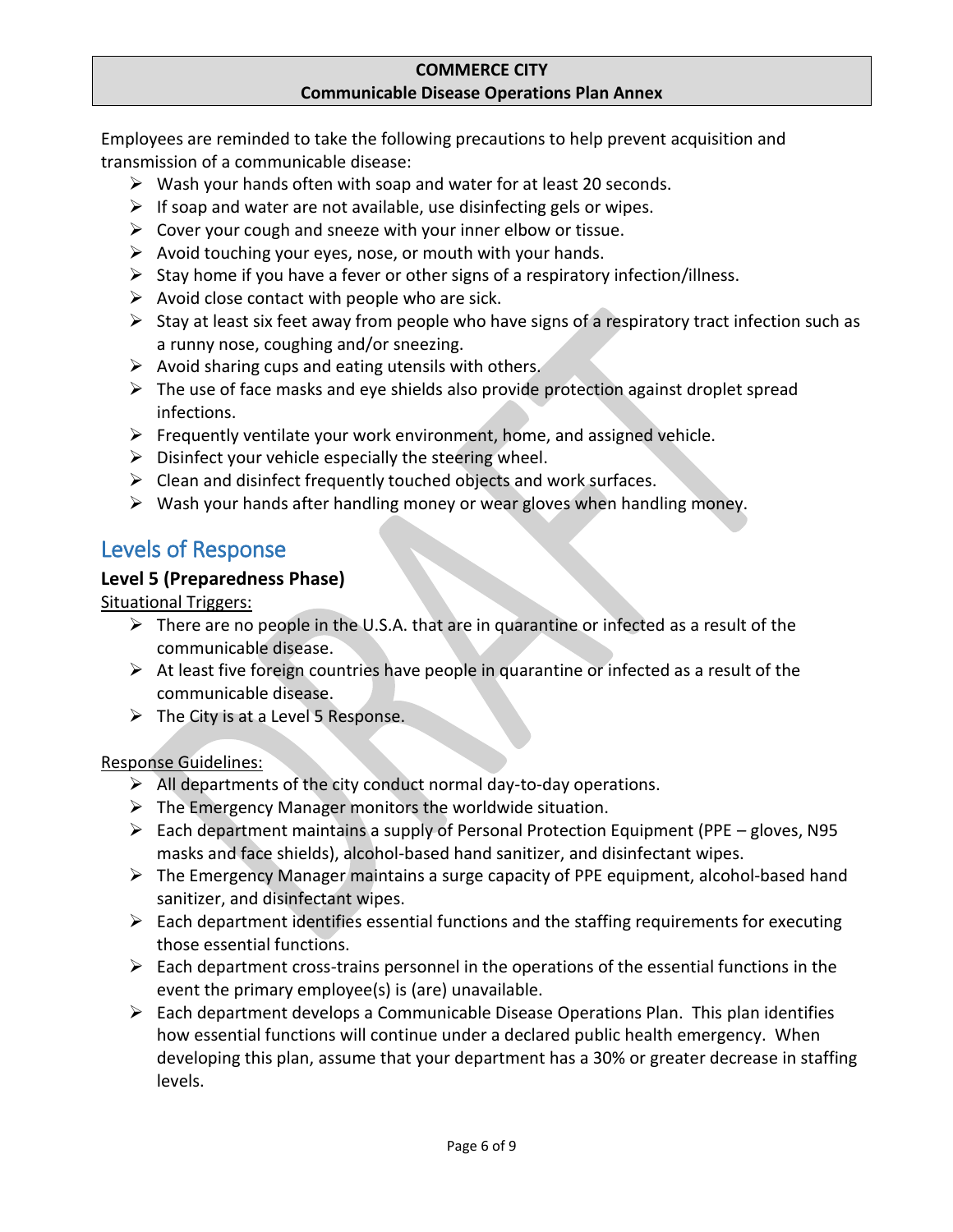## **Level 4 (Initiation of Infectious Prevention Measures)**

Situational Triggers:

- $\geq 1$ -20 people in the Denver Metro Region are in quarantine or infected but other regions of Colorado have people in quarantine or infected as a result of the communicable disease.
- $\triangleright$  At least two States of the continental United States not including Colorado have people in quarantine or infected as a result of the communicable disease.
- $\triangleright$  The Governor declares a State of Emergency.
- $\triangleright$  Shortages on PPE, cleaning supplies and/or disinfectant supplies/equipment.
- $\triangleright$  The City is at a Level 4 Response.

#### Response Guidelines:

- $\triangleright$  All sections of each department conduct normal day-to-day operations.
- $\triangleright$  Each department identifies non-emergent functions that can be suspended and possible trigger points for initiating suspension.
- $\triangleright$  Each department identifies personnel that can telecommute (work at home).
- $\triangleright$  Each department reviews and updates their department's Communicable Disease Operations Plan.
- $\triangleright$  Each department evaluates future work related travel for their employees and develop decision points to when to cancel or postpone the travel if the communicable disease continues to spread and or staffing levels decrease.
- $\triangleright$  Each department evaluates approved scheduled general leave requests for their employees and develop decision points to when to cancel those requests if the communicable disease continues to spread and or staffing levels decrease.
- $\triangleright$  Each department initiates crews to start routinely disinfecting their work areas. Crews will disinfect common areas and surfaces such as door knob, counter tops, handles, telephones, computer keyboards, vehicle steering wheels, light switches and other common objects/surfaces.
- $\triangleright$  All personnel need to prepare a 14-day quarantine/isolation time plan for themselves and their immediate family.
- The Emergency Manager will participate in regularly scheduled conference calls with TCHD.
- $\triangleright$  The City PIO Team will maintain communications with TCHD's PIO.

## **Level 3 (Communicable Disease has Minor to Moderate Impacts to the City)**

Situational Triggers:

- $\geq 21-100$  people in the Denver Metro Region are in quarantine or infected.
- $\triangleright$  There is a nation-wide exposure to the communicable disease.
- $\triangleright$  WHO declares a Global Pandemic for a communicable disease outbreak.
- $\triangleright$  1%-15% Commerce City employees are absent from work, quarantined or infected as a result of the communicable disease.
- $\triangleright$  Adams 14 or 27J School Districts have closed 1-4 schools as a result of the communicable disease.
- $\triangleright$  The City is at a Level 3 Response.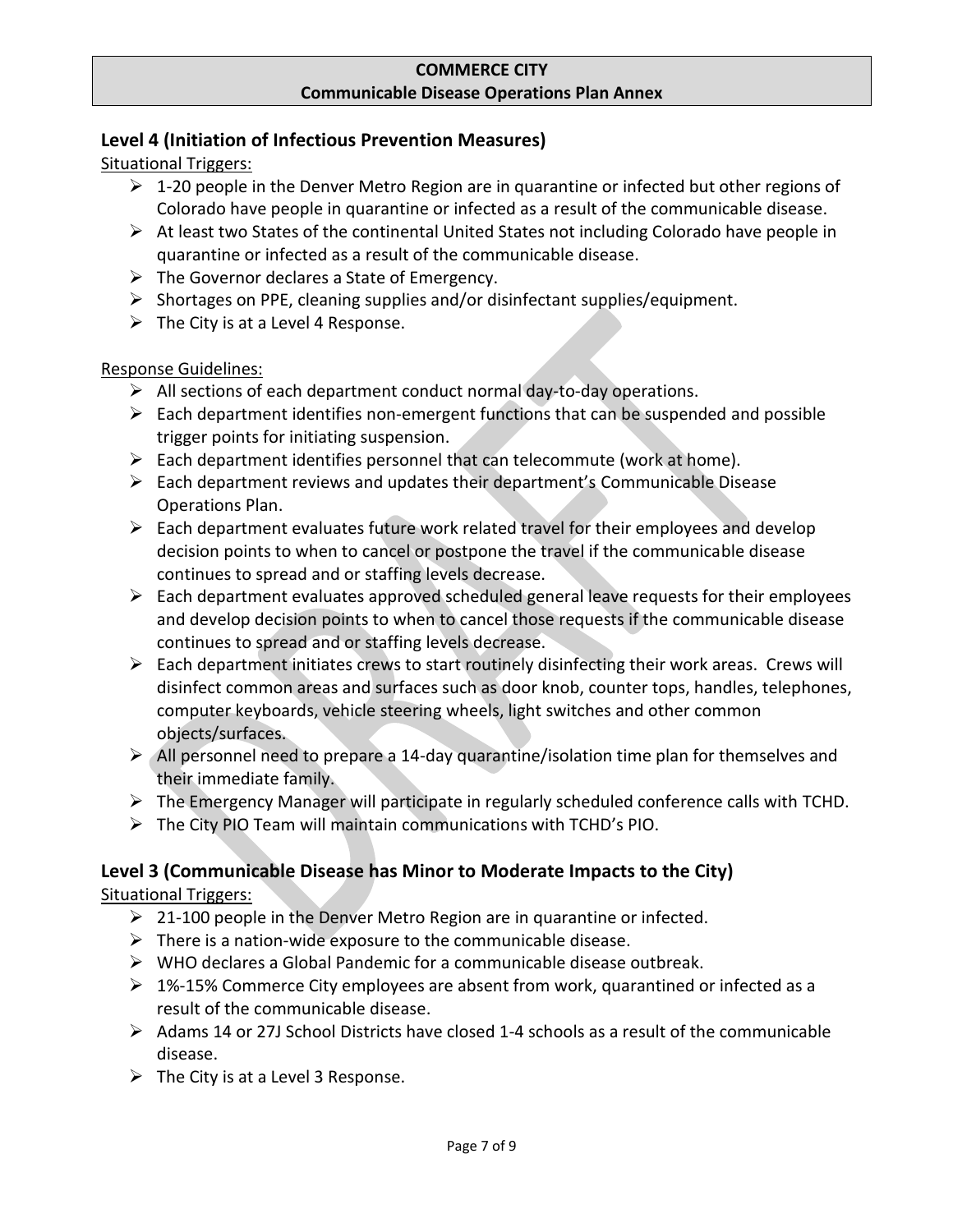Response Guidelines:

- $\triangleright$  The Emergency Operation Center (EOC) is activated to monitor the situation.
- $\triangleright$  Each department activates their emergency staffing protocol.
- $\triangleright$  Department Directors authorize selected personnel to telecommute (work at home).
- $\triangleright$  Employees showing symptoms of sickness will be sent home.
- $\triangleright$  Social distancing will be initiated when possible.
- $\triangleright$  Contact people by phone as much as possible.
- $\triangleright$  Avoid physical contact including shaking hands and explain to people why social distancing is being employed.
- $\triangleright$  Department Directors initiate their department's Communicable Disease Operations Plan, if needed, to maintain essential function operations.
- $\triangleright$  Based on each department's decision points or guidance by the Chief Executive, work related travel and general leave requests may be cancelled.
- $\triangleright$  City Leadership determines if city facilities will be closed or have modified hours. This includes city facilities, parks, outside recreation activities, court services, city council meetings and other commission meetings.
- $\triangleright$  Department Directors determine what non-emergent functions will be suspended.

## **Level 2 (Communicable Disease has Moderate to Major Impacts to the City)**

Situational Triggers:

- $\geq 100$ -500 people in the Denver Metro Region are in quarantine or infected.
- $\geq 16\%$ -30% Commerce City employees are absent from work, quarantined or infected as a result of the communicable disease.
- Adams 14 or 27J Schools Districts have closed all schools as a result of the communicable disease.
- Tri-County Health Department declares a Public Health Emergency within its jurisdiction's counties.
- Colorado Department of Public Health & Environment declares a Public Health Emergency within the Denver Metro Region.
- $\triangleright$  The City is at a Level 2 Response.

## Response Guidelines:

- $\triangleright$  All city facilities will be closed to the public, if not already done.
- $\triangleright$  All non-emergent functions are suspended.
- $\triangleright$  Primary focus is to maintain essential functions.

## **Level 1 (Communicable Disease has Major to Severe Impacts to the City)**

Situational Triggers:

- $\geq$  30%+ of Commerce City employees are absent from work, quarantined or infected as a result of the communicable disease.
- $\triangleright$  The City is at a Level 1 Response.